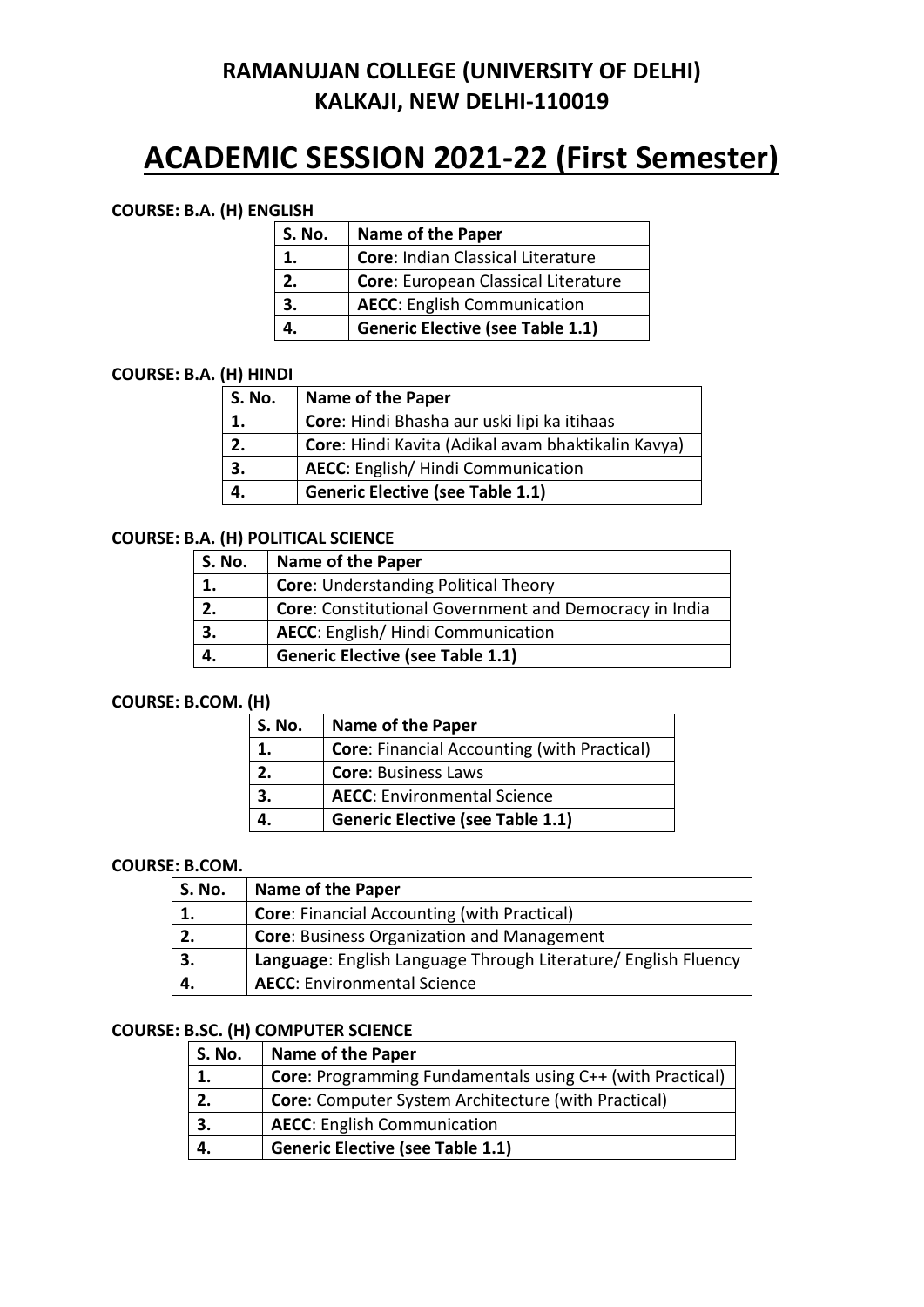# **ACADEMIC SESSION 2021-22 (First Semester)**

#### **COURSE: B.SC. (H) MATHEMATICS**

| <b>S. No.</b> | <b>Name of the Paper</b>                |
|---------------|-----------------------------------------|
| 1.            | <b>Core: Calculus (with Practical)</b>  |
| 2.            | Core: Algebra                           |
| 3.            | <b>AECC:</b> English Communication      |
|               | <b>Generic Elective (see Table 1.1)</b> |

#### **COURSE: B.SC. (H) STATISTICS**

| S. No. | <b>Name of the Paper</b>                             |
|--------|------------------------------------------------------|
| 1.     | <b>Core: Descriptive Statistics (with Practical)</b> |
| 2.     | <b>Core: Calculus</b>                                |
| 3.     | <b>AECC:</b> English Communication                   |
|        | <b>Generic Elective (see Table 1.1)</b>              |

#### **COURSE: B.A. (H) ECONOMICS**

| S. No. | <b>Name of the Paper</b>                          |  |
|--------|---------------------------------------------------|--|
| 1.     | <b>Core: Introductory Microeconomics</b>          |  |
| 2.     | <b>Core: Mathematical Methods for Economics-I</b> |  |
| 3.     | <b>AECC:</b> Environmental Science                |  |
|        | <b>Generic Elective (see Table 1.1)</b>           |  |

#### **COURSE: B.A. (H) PHILOSOPHY**

| S. No. | Name of the Paper                       |
|--------|-----------------------------------------|
|        | Core: Indian Philosophy                 |
| 2.     | Core: Logic                             |
| 3.     | <b>AECC:</b> Environmental Science      |
|        | <b>Generic Elective (see Table 1.1)</b> |

#### **COURSE: B.A. (H) APPLIED PSYCHOLOGY**

| S. No. | <b>Name of the Paper</b>                                            |
|--------|---------------------------------------------------------------------|
|        | Core: Introduction to Psychology- I (with Practical)                |
|        | <b>Core:</b> Research Methodology & Data Processing in Psychology-1 |
| 3.     | <b>AECC:</b> Environmental Science                                  |
| 4.     | <b>Generic Elective (see Table 1.1)</b>                             |

#### **COURSE: BMS**

| S. No. | <b>Name of the Paper</b>                                           |
|--------|--------------------------------------------------------------------|
| 1.     | <b>Core:</b> Fundamentals of Management & Organisational Behaviour |
| 2.     | <b>Core: Statistics for Business Decisions</b>                     |
| 3.     | <b>AECC:</b> Environmental Science                                 |
|        | <b>Generic Elective (see Table 1.1)</b>                            |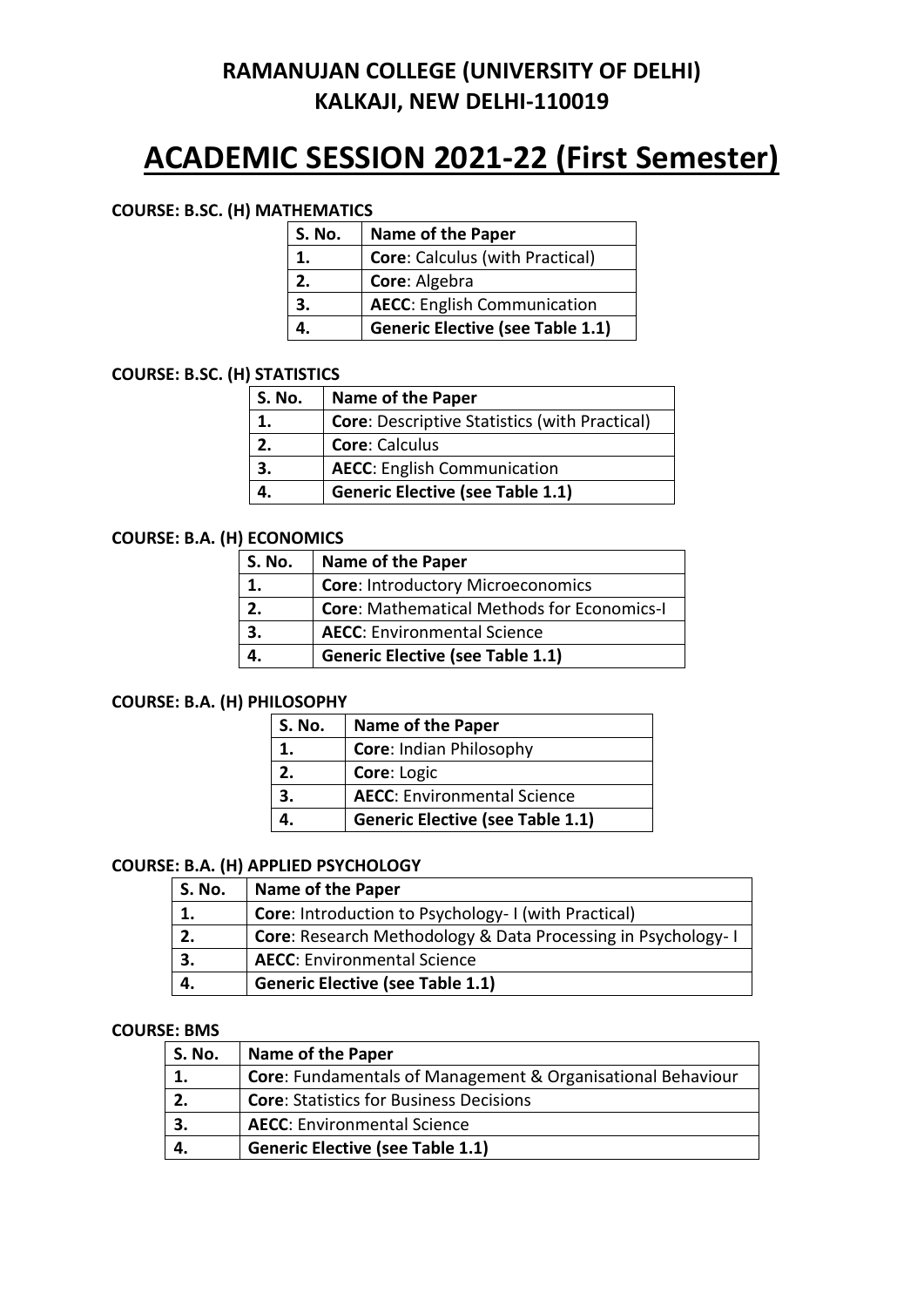# **ACADEMIC SESSION 2021-22 (First Semester)**

### **COURSE: B.SC. (H) ENVIRONMENTAL SCIENCES**

| <b>S. No.</b> | <b>Name of the Paper</b>                                           |
|---------------|--------------------------------------------------------------------|
| 1.            | <b>Core:</b> Earth and Earth Surface Processes (with Practical)    |
| 2.            | <b>Core:</b> Physics and Chemistry of Environment (with Practical) |
| 3.            | <b>AECC:</b> English Communication                                 |
|               | <b>Generic Elective (see Table 1.1)</b>                            |

#### **COURSE: BA PROGRAMME**

| S. No. | <b>Name of the Paper</b>                  |
|--------|-------------------------------------------|
|        | <b>Discipline Paper-1</b>                 |
|        | <b>Discipline Paper-2</b>                 |
|        | Language: Hindi-A/Hindi-B                 |
|        | <b>AECC:</b> English/ Hindi Communication |

#### **DISCIPLINE PAPERS**

| <b>Discipline</b>                          | <b>Name of the Paper</b>                                 |
|--------------------------------------------|----------------------------------------------------------|
| <b>Economics</b>                           | Principles of Microeconomics - I                         |
| <b>History</b>                             | History of India from earliest times up to c. 300 CE     |
| <b>Political Science</b>                   | Introduction to Political Theory                         |
| <b>Accounting and Finance</b>              | <b>Financial Accounting</b>                              |
| <b>Entrepreneurship and Small Business</b> | <b>Fundamentals of Business Organization</b>             |
| <b>Mathematics</b>                         | Calculus                                                 |
| Philosophy                                 | Logic                                                    |
| <b>Psychology</b>                          | Foundations of Psychology (with Practical)               |
| Hindi                                      | Hindi Bhasha aur Sahitya ka Itihaas                      |
| Punjabi                                    | Modern Punjabi Story, Sufi Poetry and Functional Punjabi |

#### **COURSE: B.VOC. BANKING OPERATIONS**

| <b>S. No.</b> | Type                | <b>Name of the Paper</b>      |
|---------------|---------------------|-------------------------------|
| 1.            | <b>GEC Subjects</b> | <b>English Communication</b>  |
| 2.            | (Generic Component) | <b>Financial Accounting</b>   |
| 3.            |                     | <b>Computer Fundamentals</b>  |
| 4.            | <b>SEC Subjects</b> | <b>Mutual Funds</b>           |
| 5.            | (Skill Component)   | <b>Business Correspondent</b> |

#### **COURSE: B.VOC. SOFTWARE DEVELOPMENT**

| <b>S. No.</b>  | 'vpe                | <b>Name of the Paper</b>                         |
|----------------|---------------------|--------------------------------------------------|
| $\mathbf{1}$ . | <b>GEC Subjects</b> | <b>English Communication</b>                     |
| 2.             | (Generic Component) | Soft Skills                                      |
| 3.             |                     | <b>Computer Fundamentals</b>                     |
| 4.             | <b>SEC Subjects</b> | Junior Software Developer (Technical Component)  |
| 5.             | (Skill Component)   | Junior Software Developer (Managerial Component) |